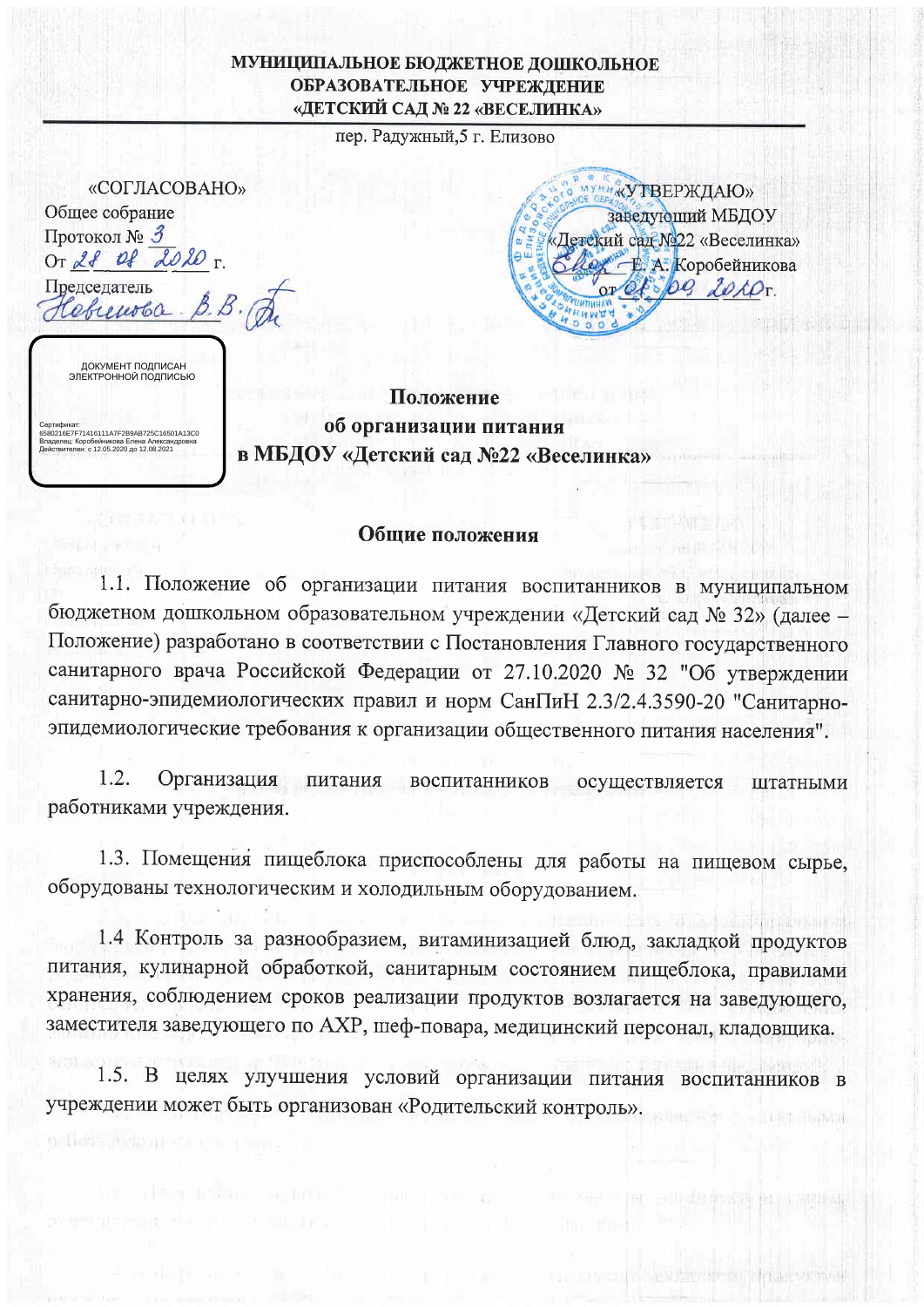## Организация питания воспитанников

2.1. Воспитанники получают пятиразовое питание в группах с длительностью пребывания 12 часов. Режим питания воспитанников по отдельным приемам пищи (завтрак, второй завтрак, обед, полдник, ужин) определяется временем их пребывания в учреждении.

2.2. Питание воспитанников в учреждении осуществляется в соответствии с рассчитанным на 20 дней, с цикличным меню, утвержденным заведующим  $\mathbf{N}$ учетом физиологических потребностей в энергии и пищевых веществах и норм питания для воспитанников от 1,5 до 3 лет и от 3 до 7 лет.

2.3. Ежедневно, перед началом работы, медицинский персонал проводит осмотр работников, связанных с приготовлением и контактирующих с пищевой продукцией, на наличие гнойничковых заболеваний кожи рук и открытых поверхностей тела, признаков инфекционных заболеваний. Результаты осмотра заносятся в «Гигиенический журнал». Не допускаются или немедленно отстраняются от работы больные сотрудники и при подозрении на инфекционные заболевания. Не допускаются к работе по приготовлению блюд и их раздаче сотрудники, имеющие на руках нагноения, порезы, ожоги.

2.4. В образовательном учреждении организуется питьевой режим. Питьевая вода, в том числе расфасованная в емкости и бутилированная, по качеству и безопасности должна отвечать требованиям, предъявляемым к питьевой воде.

2.5. Ежедневно (до 13:00ч.) калькулятор составляет меню на следующий день на основании примерного цикличного меню, рассчитанного на 20 дней с учетом среднесуточного набора продуктов питания для каждой возрастной группы, норм взаимозаменяемости продуктов при физиологических потребностей, норм приготовлении блюд в то числе, с использованием автоматизированной программы. В меню содержание белков должно обеспечивать 12-15% от калорийности рациона, жиров 30-32% и углеводов 55-58%.

2.6. На основании утвержденного меню-требования кладовщик выдает повару набор продуктов питания на следующий день.

2.7. Член бракеражной комиссии, присутствует при каждой закладке основных продуктов в котел и проверяет объем блюд на выходе (контрольное взвешивание).

2.8. В целях профилактики гиповитаминоза медицинским работником (по согласованию) осуществляется С- витаминизация III блюд.

**THE SET OF PERMIT AND IN THE SET OF A SET OF A SET OF A SET OF A SET OF A SET OF A SET OF A SET OF A SET OF A**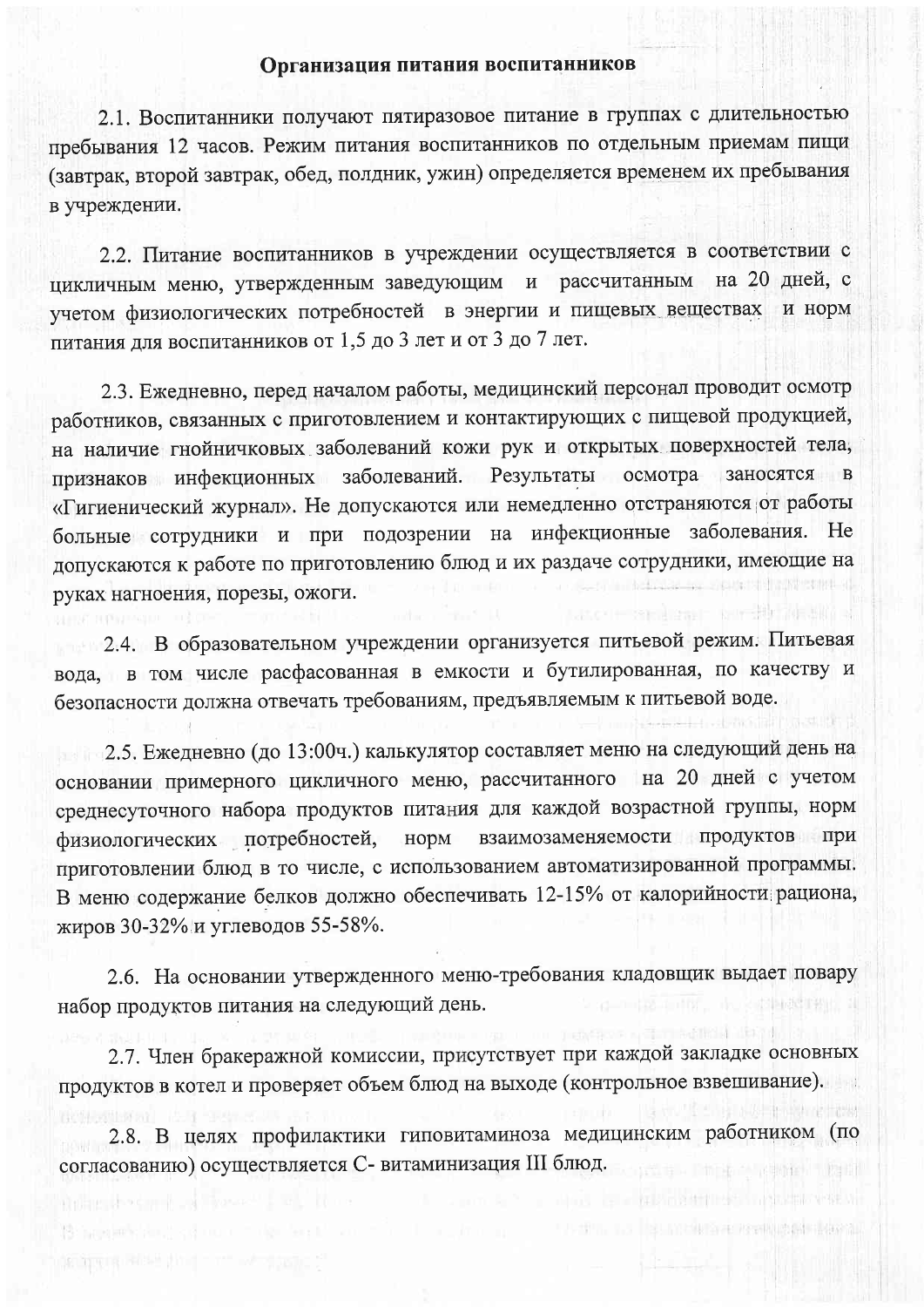2.9. После приготовления пищи поваром отбирается суточная проба готовой продукции. Суточная проба отбирается в объеме: порционные блюда - в полном объеме; холодные закуски, первые блюда гарниры и прочие блюда - не менее 100г. Пробу отбирают стерильными или прокипяченными ложками в стерильную или прокипяченную посуду с плотно закрывающимися крышками (каждое блюдо - в отдельную посуду) и хранят не менее 48 часов при температуре +2 + 6гр.С в специально отведенном холодильнике. Посуду с пробами маркируют с указанием приема пищи и датой отбора. Контроль за правильностью отбора и хранения суточной пробы осуществляет шеф-повар.

2.10. Выдача готовых блюд на группы производится после приемочного контроля бракеражной комиссией, состав которой утвержден приказом. Результаты оценки каждого готового блюда (цвет, запах, вкусовые качества, готовность) заносятся в «Журнал бракеража готовой кулинарной продукции».

trialle just series it there

· (1) 2 值 10 00 0 0 0 0 0 0 0 0 0 0 0 0 0 the requirement in the control of

2.11 Выдача готовой пищи на группы осуществляется в соответствии с графиком, утвержденным заведующим. Пища выдается в промаркированную посуду. Перед получением готовой пищи помощники воспитателей обязаны тщательно вымыть руки, надеть специальную одежду для получения и раздачи пищи. **Choice in Green L** 

2.12. В целях информирования родителей об ассортименте питания ребенка в учреждении ежедневное меню, утвержденное заведующим, вывешивается около пищеблока и в раздевальных групп, с указанием полного наименования и выхода блюд. Информирование родителей об организации питания в учреждении осуществляется, в том числе, через официальный сайт учреждения в сети Интернет.

воспитанников в группах осуществляют  $2.13.$ Организацию питания воспитатель и помощник воспитателя.

2.14. Перед раздачей пищи воспитанникам помощники воспитателей обязаны промыть столы горячей водой с моющим средством специальной промаркированной ветошью, тщательно вымыть руки. Раздачу пищи производить только в специальной 11 HN 92959431 H одежде. В таких по таких по таких по таких по таких по таких по таких по таких по таких по таких по

2.15. К сервировке столов могут привлекаться воспитанники с 3 лет. С целью формирования трудовых навыков и воспитания самостоятельности у воспитанников дошкольного возраста по окончанию приема пищи воспитателям необходимо сочетать работу дежурных и каждого ребенка (например: салфетницы собирают callet in the main groot дежурные, а тарелки за собой убирают воспитанники).

2.16. Воспитатель обязан обеспечить отсутствие воспитанников в обеденной THE FILL FRIDAY STORES CHECK зоне во время раздачи пищи.